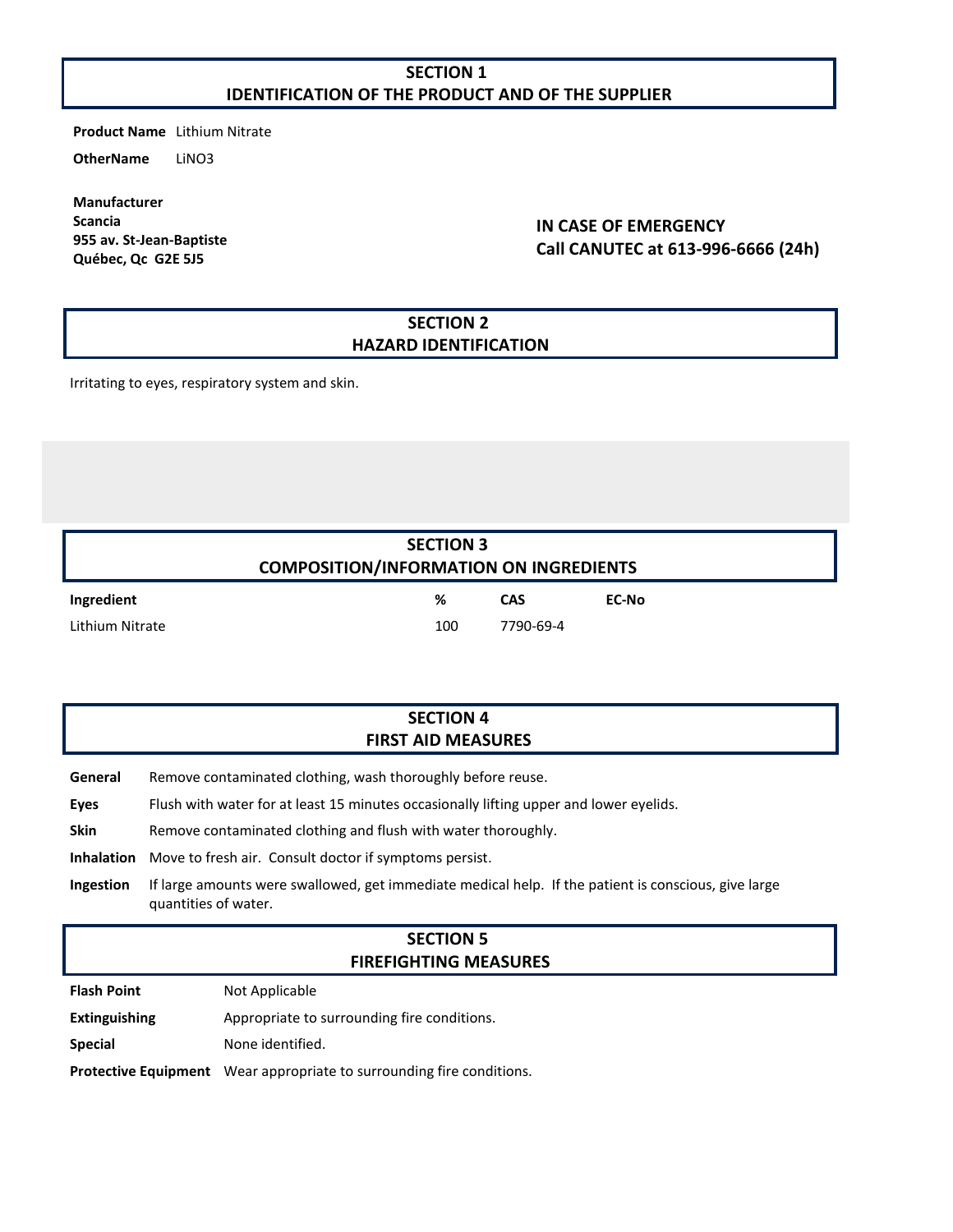### **SECTION 6 ACCIDENTAL RELEASE MEASURES**

Use a vacuum system equiped with an appropriate fine particule collector.

# **SECTION 7 HANDLING AND STORAGE**

Have an immediate availability of an eye wash in case of emergency. Store at room temperature. Keep the container tightly closed.. Use good Laboratory Practice when working with any chemical whether it is considered hazardous or not.

# **SECTION 8 EXPOSURE CONTROLS/PERSONAL PROTECTION**

Wear goggles and gloves. Use respirator if particles are raised when using this.

# **SECTION 9 PHYSICAL AND CHEMICAL PROPERTIES**

| Form                                | Solid                 | <b>Boiling point</b> | N/A                    |
|-------------------------------------|-----------------------|----------------------|------------------------|
| <b>Molecular weight</b>             | $68,95 \text{ g/mol}$ | Solubility           | 430 g/l (water, 20 °C) |
| Appearance                          | White crystals        | <b>Flash point</b>   | N/A                    |
| <b>Density</b>                      | 2.38 g/ml (20 $°C$ )  | Decomposition temp.  | N/A                    |
| рH                                  | N/A                   | Flammability         | N/A                    |
| melting point/freezing point 255 °C |                       | Vapor pressure       | N/A                    |

#### **SECTION 10 STABILITY AND REACTIVITY**

| <b>Stability</b>                       | Stable under normal storage and use. |
|----------------------------------------|--------------------------------------|
| Reactivity                             | No information.                      |
| <b>Hazardous reactions</b>             | No information.                      |
| <b>Conditions to avoid</b>             | No information.                      |
| Matériaux incompatible No information. |                                      |
| <b>Hazardous</b><br>decomposition      | No information.                      |

### **SECTION 11 TOXICOLOGICAL INFORMATION**

**General** May irritate skin. Taken orally, Lithium salts can cause nausea, vomiting and abdominal pain. Central nervous system effects including slurred speech, blurred vision, dizziness, sensory loss, convulsions and stupor have been reported. Chronically, lithium effects the central nervous system, kidneys, gastrointestinal tract and causes Dermatological reactions. May cause fatigue, weight loss and thyroid disturbance. Signs of lithium poisoning are anorexia, general weakness, dehydration and dryness of the